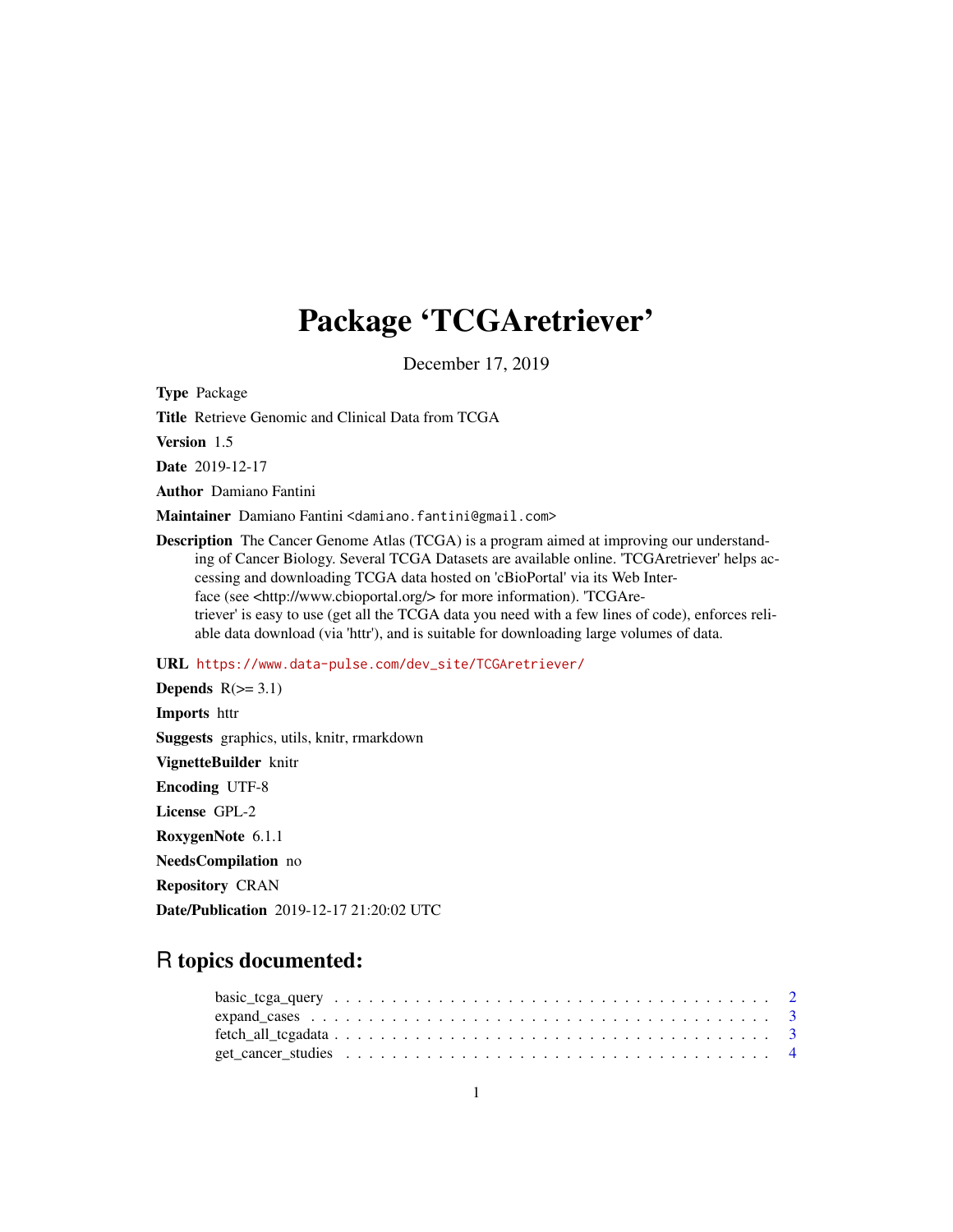<span id="page-1-0"></span>

| Index | 14 |
|-------|----|
|       |    |
|       |    |
|       |    |
|       |    |
|       |    |
|       |    |
|       |    |
|       |    |
|       |    |

basic\_tcga\_query *TCGA Core Query Engine*

#### Description

Core Function that queries the URL provided as argument (typically a cbioportal.org URL). The function halts until the content has been completely downloaded and returns a data frame.

#### Usage

```
basic_tcga_query(my_url)
```
#### Arguments

my\_url string. Typically, a URL pointing to the cBioPortal API.

#### Details

This is a core function invoked by other functions in the package.

### Author(s)

Damiano Fantini, <damiano.fantini@gmail.com>

#### References

- <http://www.biotechworld.it/bioinf/2016/07/11/tcga-data-via-tcgaretriever/>
- [https://www.data-pulse.com/dev\\_site/TCGAretriever/](https://www.data-pulse.com/dev_site/TCGAretriever/)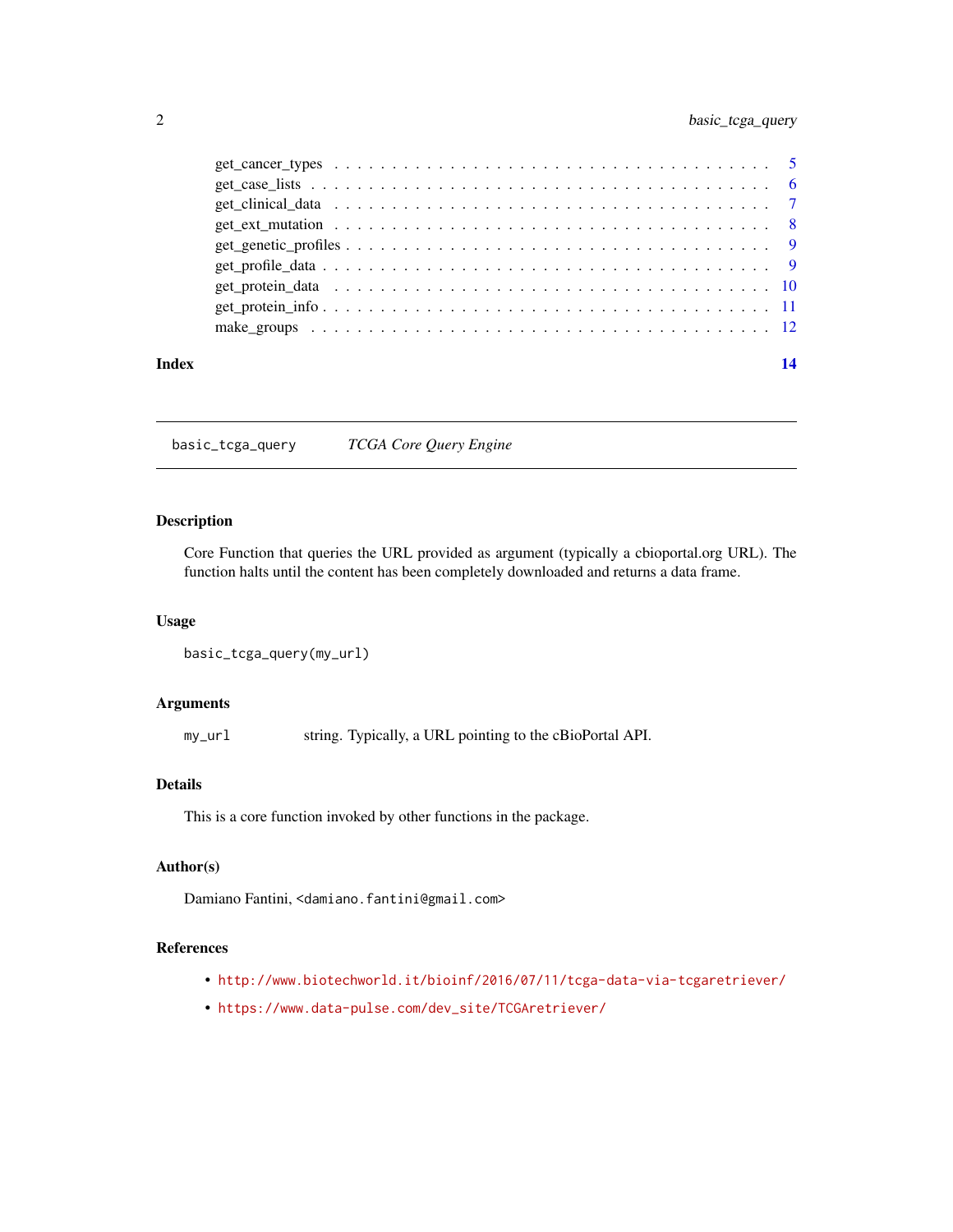<span id="page-2-0"></span>

#### Description

Each TCGA Study includes one or more "case lists". These are lists of sample/patient identifiers. All case lists of a study of interest are retrieved and the individual case identifiers are expanded and returned

#### Usage

expand\_cases(csid = NULL)

#### Arguments

csid string corresponding to a TCGA Cancer Study identifier

#### Value

list containing as many elements as TCGA case lists available for a given TCGA Study. Each element is a list containing two elements:

- a string corresponding to the Id of the case list as defined by TCGA
- character vector including all case IDs corresponding to the case list

#### Examples

expand\_cases("blca\_tcga")

fetch\_all\_tcgadata *Recursively Fetch All Data Included in a TCGA Study Subset*

#### Description

Recursively query TCGA to retrieve large volumes of data corresponding to a high number of genes (up to the entire genome). Data are returned as a data frame that can be easily manipulated for further analyses.

#### Usage

```
fetch_all_tcgadata(case_id = NULL, gprofile_id = NULL, glist = NULL,
 mutations = FALSE)
```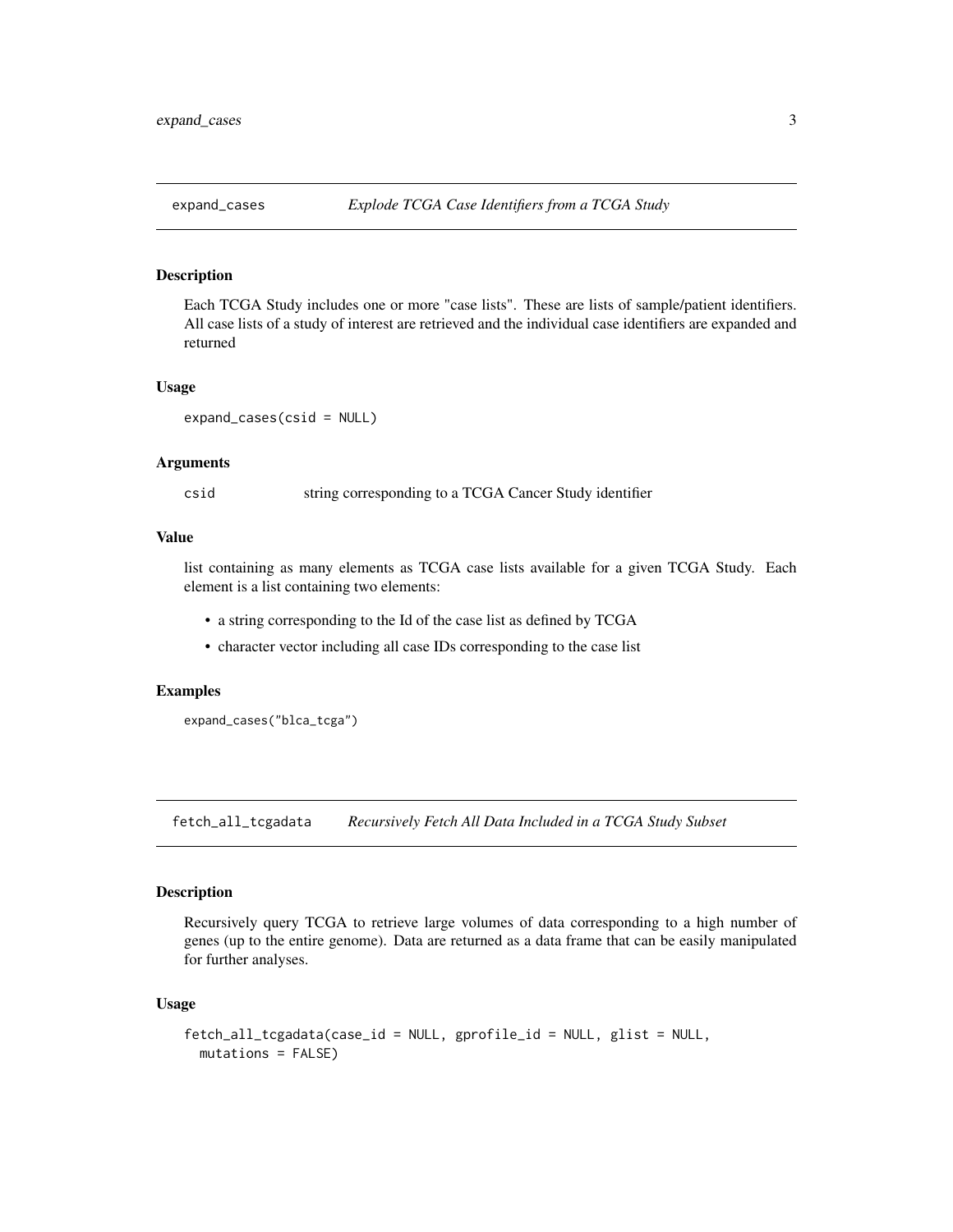#### <span id="page-3-0"></span>Arguments

| case_id     | string corresponding to the identifier of the TCGA Case List of interest                                   |
|-------------|------------------------------------------------------------------------------------------------------------|
| gprofile_id | string corresponding to the identifier of the TCGA Profile of interest                                     |
| glist       | character vector including one or more gene identifiers (ENTREZID or the OF-<br>FICIAL SYMBOL can be used) |
| mutations   | logical. If TRUE, extended mutation data are fetched instead of the standard<br>TCGA data                  |

#### Value

A data.frame is returned, including the desired TCGA data. Typically, rows are genes and columns are cases. If "extended mutation" data are retrieved (mutations = TRUE), rows correspond to individual mutations while columns are populated with mutation features

#### Author(s)

Damiano Fantini, <damiano.fantini@gmail.com>

#### References

- <http://www.biotechworld.it/bioinf/2016/07/11/tcga-data-via-tcgaretriever/>
- [https://www.data-pulse.com/dev\\_site/TCGAretriever/](https://www.data-pulse.com/dev_site/TCGAretriever/)

#### Examples

```
# Mutations occurring on TP53 and PTEN genes in the bladder cancer study
# Returns 1 data frame: rows = genes; columns = cases
fetch_all_tcgadata("blca_tcga_all", "blca_tcga_mutations", c("PTEN", "TP53"), mutation = FALSE)
# Extended mutations occurring on TP53 and PTEN genes in the bladder cancer study
# Returns 1 data frame: rows = mutations; columns = extended information
fetch_all_tcgadata("blca_tcga_all", "blca_tcga_mutations", c("PTEN", "TP53"), mutation = TRUE)
```
get\_cancer\_studies *Retrieve a List of Cancer Studies Available at TCGA*

#### Description

Retrieve information about the different TCGA studies that are available at cBioPortal. Information include a cancer\_study\_id, a name of the study and a description for each study.

#### Usage

get\_cancer\_studies()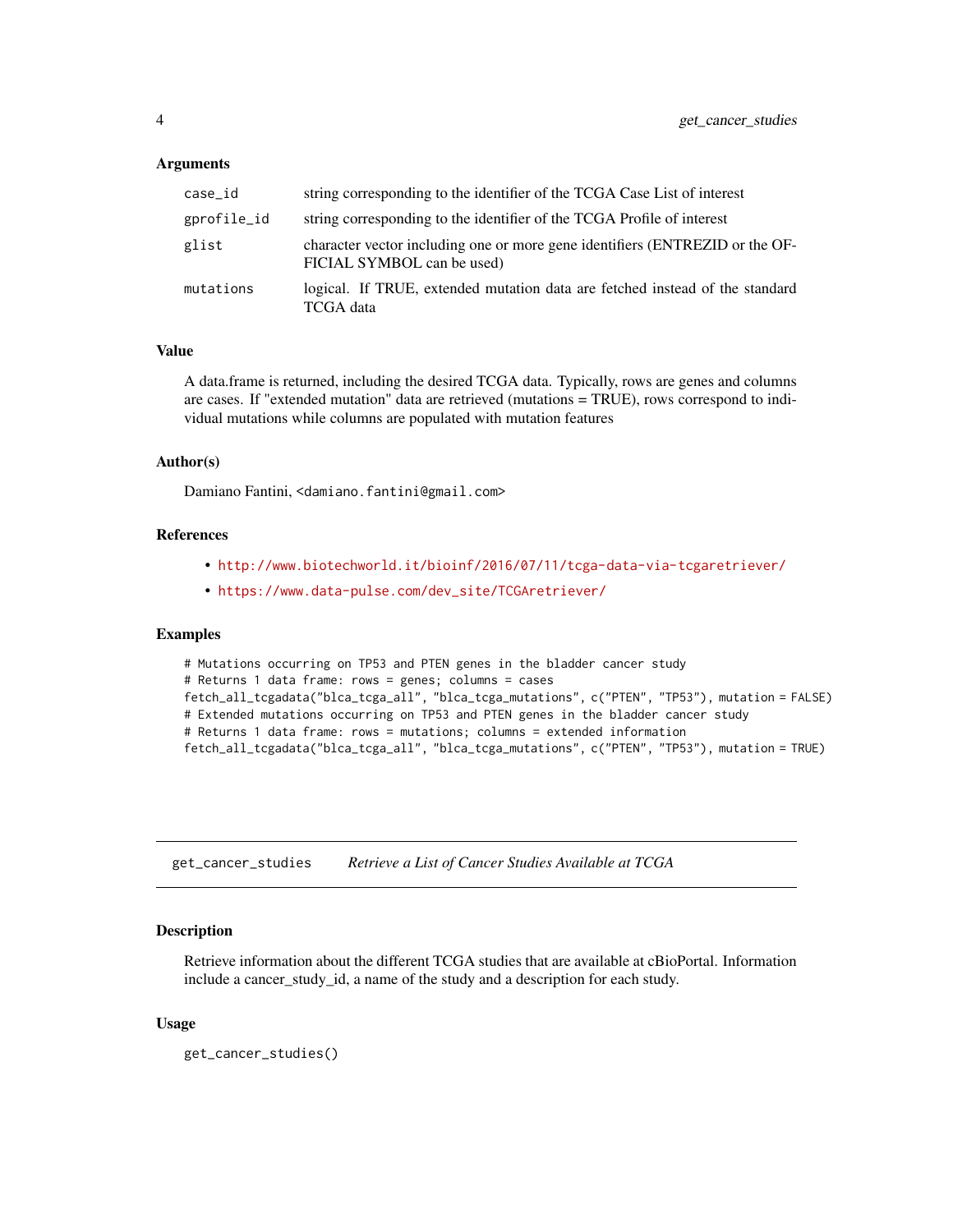#### <span id="page-4-0"></span>Value

Data Frame including one study per row and three columns.

#### Author(s)

Damiano Fantini, <damiano.fantini@gmail.com>

#### References

- <http://www.biotechworld.it/bioinf/2016/07/11/tcga-data-via-tcgaretriever/>
- [https://www.data-pulse.com/dev\\_site/TCGAretriever/](https://www.data-pulse.com/dev_site/TCGAretriever/)

#### Examples

```
all_studies <- get_cancer_studies()
message(paste("There are", nrow(all_studies), "studies currently available..."))
if(ncol(all-studies) \geq 2) {
 head(all_studies[,1:2])
}
```
get\_cancer\_types *Retrieve a List of Cancer Types as Defined by the TCGA Guidelines*

#### Description

Retrieve information about the different types of cancer that may be included in TCGA Studies. Information include Identifier and Cancer Name.

#### Usage

```
get_cancer_types()
```
#### Value

A data.frame with one row per cancer type and two columns

#### Author(s)

Damiano Fantini, <damiano.fantini@gmail.com>

#### References

- <http://www.biotechworld.it/bioinf/2016/07/11/tcga-data-via-tcgaretriever/>
- [https://www.data-pulse.com/dev\\_site/TCGAretriever/](https://www.data-pulse.com/dev_site/TCGAretriever/)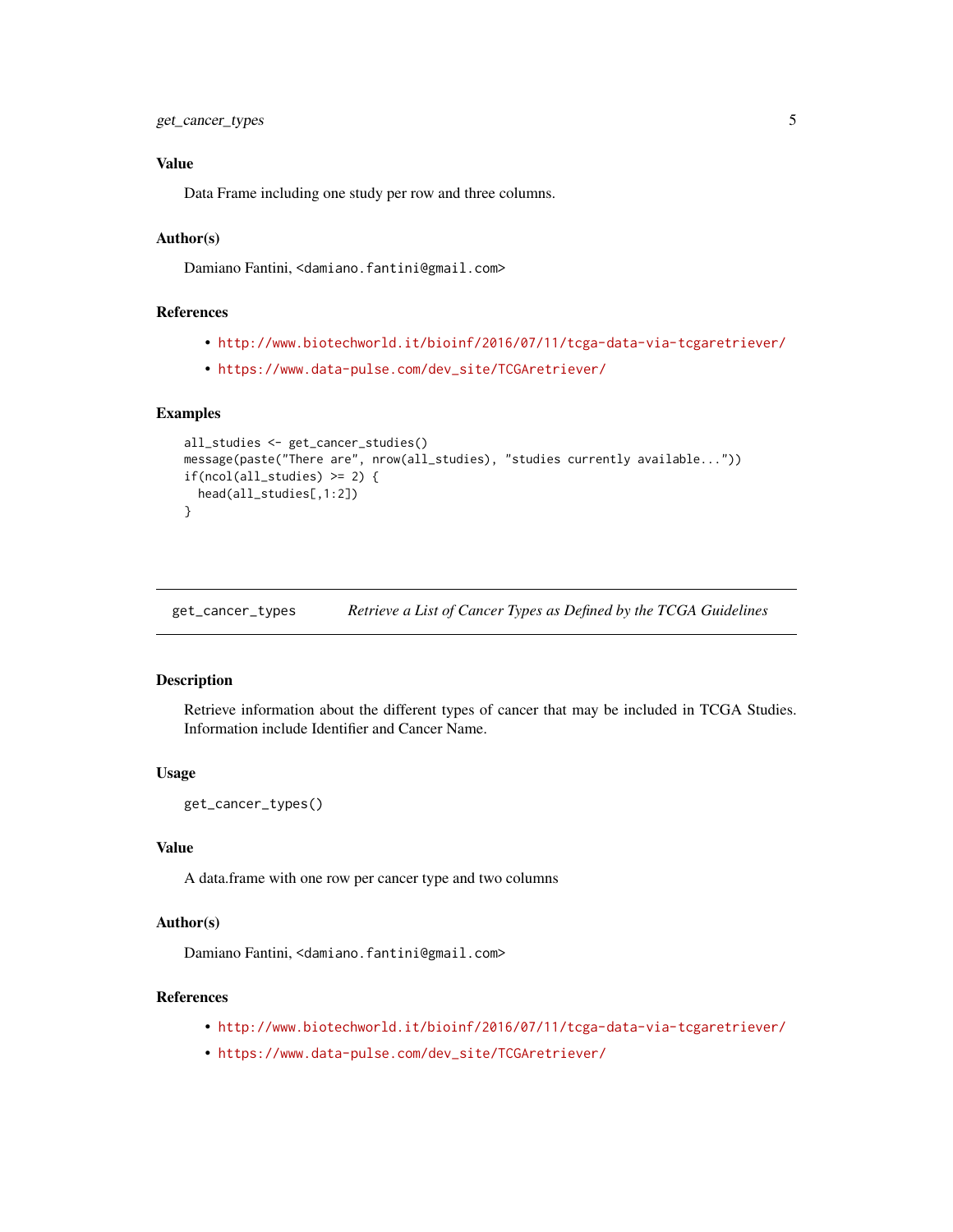#### Examples

```
all_canc <- get_cancer_types()
message(paste("There are", nrow(all_canc), "types on cancer defined at TCGA..."))
head(all_canc)
```
get\_case\_lists *Retrieve All Case List Available for a Specific TCGA Study*

#### **Description**

TCGA keeps track of which samples were analyzed by which technique within a given Study. Sample identifiers are organized in lists of cases (samples/patients) and are associated with a case\_list identifier. The function retrieves information about the case lists available for a given TCGA Study.

### Usage

```
get_case_lists(csid = NULL)
```
#### Arguments

csid String corresponding to the Identifier of the TCGA Study of Interest

#### Value

Data Frame including one row per case\_list and five columns

#### Author(s)

Damiano Fantini, <damiano.fantini@gmail.com>

#### References

- <http://www.biotechworld.it/bioinf/2016/07/11/tcga-data-via-tcgaretriever/>
- [https://www.data-pulse.com/dev\\_site/TCGAretriever/](https://www.data-pulse.com/dev_site/TCGAretriever/)

```
all_case_lists <- get_case_lists("blca_tcga")
if(ncol(all-case_list) \geq 3) {
 all_case_lists[,1:3]
}
```
<span id="page-5-0"></span>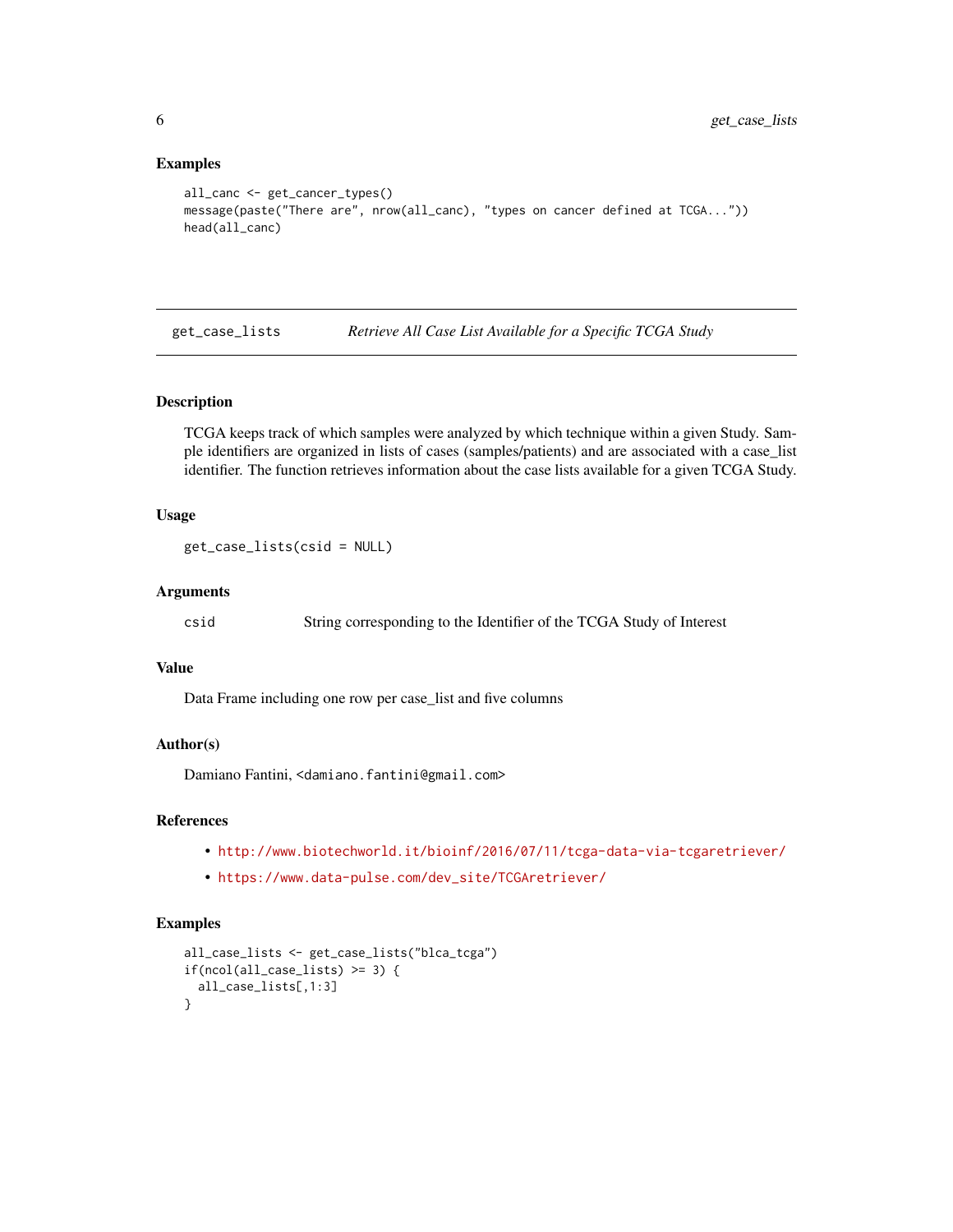<span id="page-6-0"></span>get\_clinical\_data *Retrieve Clinical Information from a TCGA Study*

#### Description

Retrieve Information about the Patients included in a TCGA Study of Interest. Each patient is associates with a case\_id. Each case\_id is accompained by a set of clinical information that may include sex, age, therapeutic regimen, Tumor Staging, vital status and others. NA are allowed.

#### Usage

```
get_clinical_data(case_id = NULL)
```
#### Arguments

| case id | string corresponding to the case_list identifier of a specific list of cases of inter- |
|---------|----------------------------------------------------------------------------------------|
|         | est                                                                                    |

#### Value

data.frame including one row per patient/case/sample

#### Author(s)

Damiano Fantini, <damiano.fantini@gmail.com>

#### References

- <http://www.biotechworld.it/bioinf/2016/07/11/tcga-data-via-tcgaretriever/>
- [https://www.data-pulse.com/dev\\_site/TCGAretriever/](https://www.data-pulse.com/dev_site/TCGAretriever/)

```
clinic_data <- get_clinical_data("blca_tcga_all")
if (nrow(clinic_data) >= 6 & ncol(clinic_data) >= 5) {
 clinic_data[1:6,1:5]
 hist(as.numeric(clinic_data$AGE),
 col = "darkorange",
 xlab = "Age",main = "Bladder Cancer, age of diagnosis")
}
```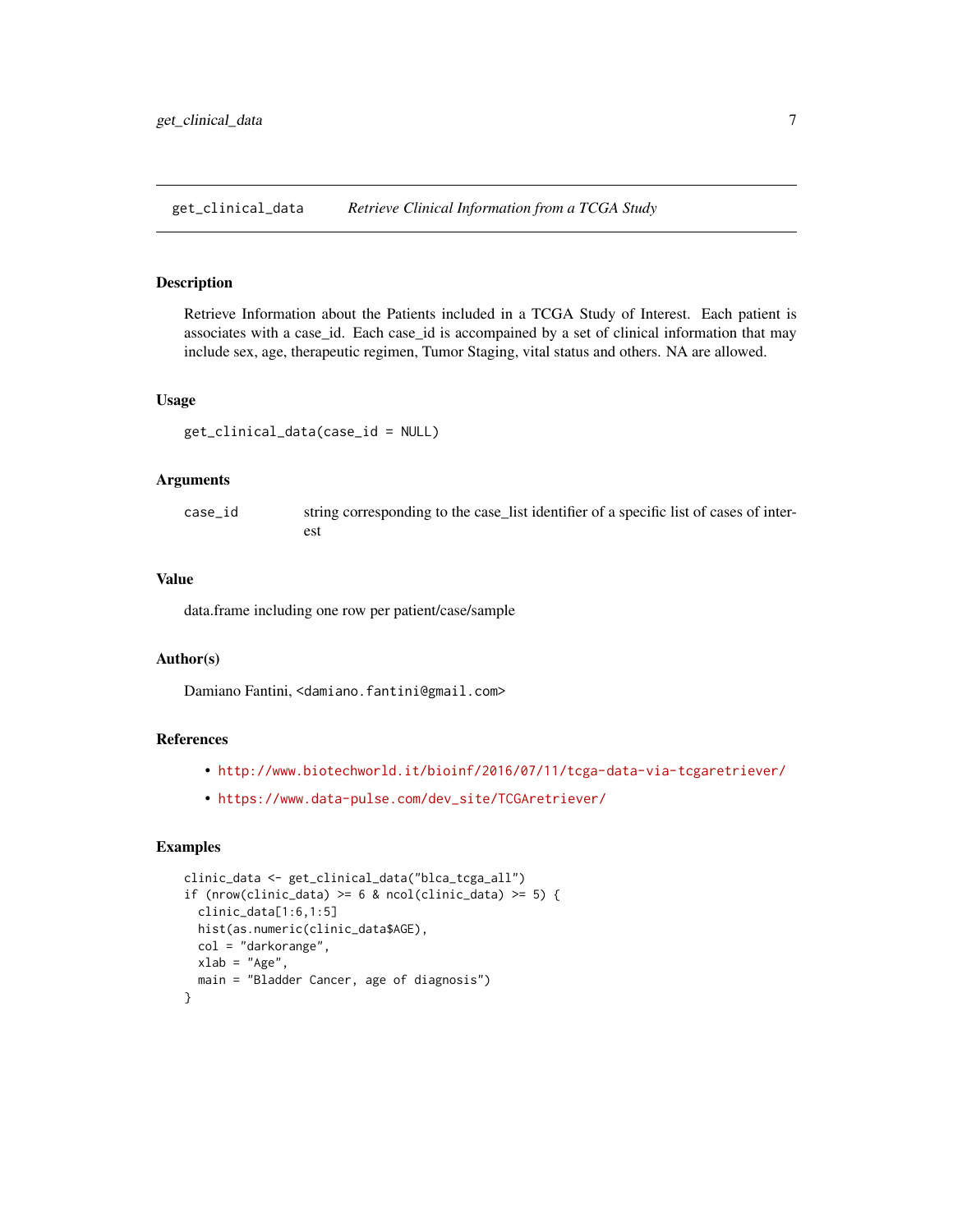#### Description

Query TCGA for Data about DNA Sequence Variations (Mutations) identified by exome sequencing projects. The function will retrieve an extensive set of information for each mutation that was identified in the set of cases of interest. The function can only handle a limited number of query genes. For larger queries, use the fetch\_all\_tcgadata() function.

#### Usage

```
get_ext_mutation(case_id = NULL, gprofile_id = NULL, glist = NULL)
```
#### Arguments

| case id     | string corresponding to the Identifier of the case list of interest       |
|-------------|---------------------------------------------------------------------------|
| gprofile_id | string corresponding to the Identifier of the Genetic Profile of Interest |
| glist       | character vector including Gene Identifiers (ENTREZID or OFFICIAL SYMBOL) |

#### Value

data Frame inluding one row per mutation

#### Author(s)

Damiano Fantini, <damiano.fantini@gmail.com>

#### References

- <http://www.biotechworld.it/bioinf/2016/07/11/tcga-data-via-tcgaretriever/>
- [https://www.data-pulse.com/dev\\_site/TCGAretriever/](https://www.data-pulse.com/dev_site/TCGAretriever/)

```
tp53_mutats <- get_ext_mutation("blca_tcga_all", "blca_tcga_mutations", "TP53")
if(ncol(tp53_mutats) >= 6 & nrow(tp53_mutats) >= 10){
 tp53_mutats[1:10,1:6]
}
```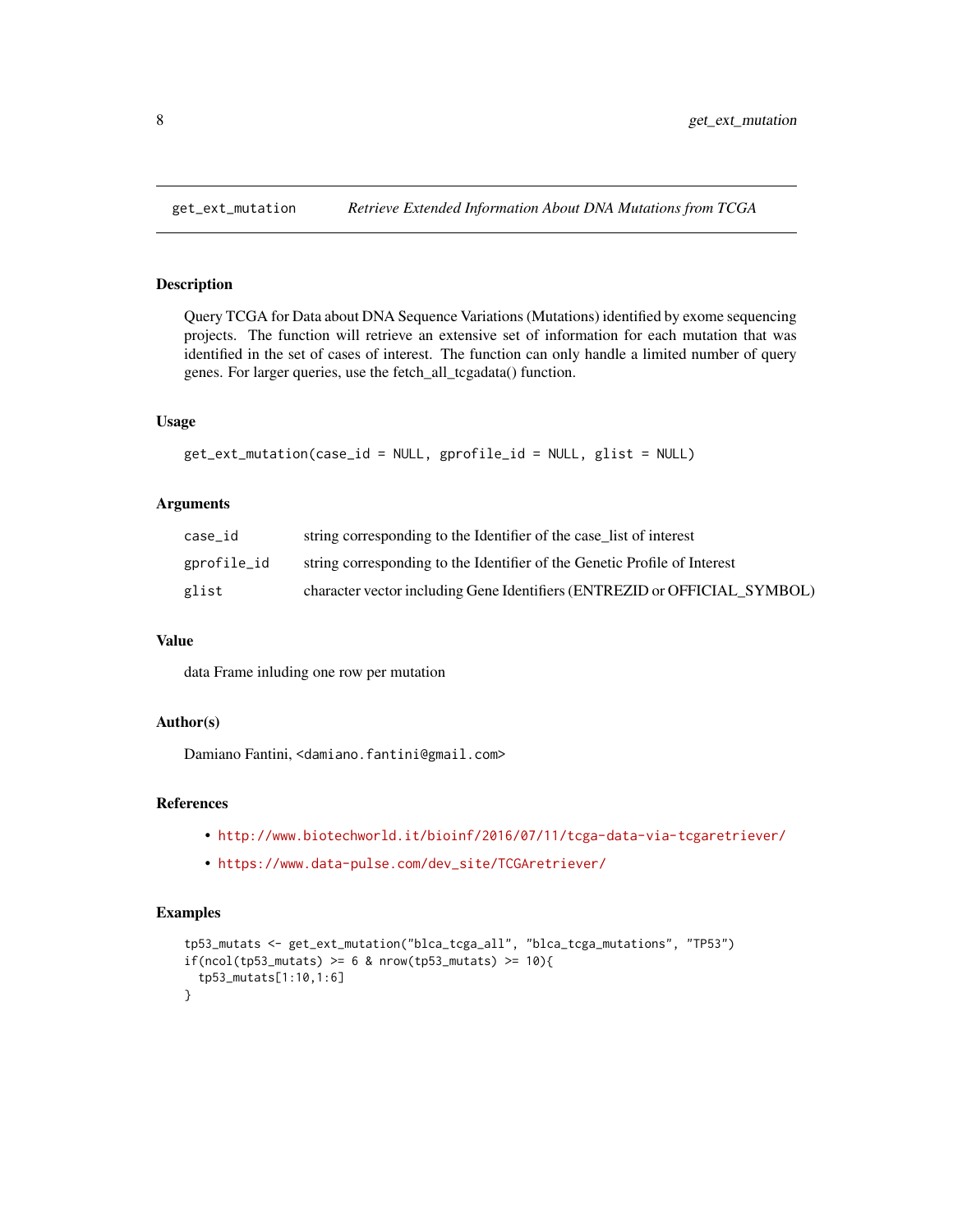<span id="page-8-0"></span>get\_genetic\_profiles *Retrieve Genetic Profiles for a TCGA Study of Interest*

#### Description

Retrieve Information about all genetic profiles associated with a TCGA Study of interest. Each TCGA Study includes one or more kind of molecular analyses whose results are referred to as genetic profiles.

#### Usage

```
get_genetic_profiles(csid = NULL)
```
#### Arguments

csid string corresponding to the cancer study id of interest

#### Value

data.frame including one row per genetic profile and six columns

#### Author(s)

Damiano Fantini, <damiano.fantini@gmail.com>

#### References

- <http://www.biotechworld.it/bioinf/2016/07/11/tcga-data-via-tcgaretriever/>
- [https://www.data-pulse.com/dev\\_site/TCGAretriever/](https://www.data-pulse.com/dev_site/TCGAretriever/)

#### Examples

```
get_genetic_profiles("blca_tcga")
```

| get_profile_data | Retrieve TCGA Data corresponding to a Specific Genetic Profile of |
|------------------|-------------------------------------------------------------------|
|                  | Interest                                                          |

#### Description

Retrieve Data corresponding to a Genetic Profile of interest from a given TCGA Study. This function is the workhorse of the TCGAretriever package and can be used to fetch data concerning several genes at once. For larger queries, the use of the fetch\_all\_tcgadata() function is mandatory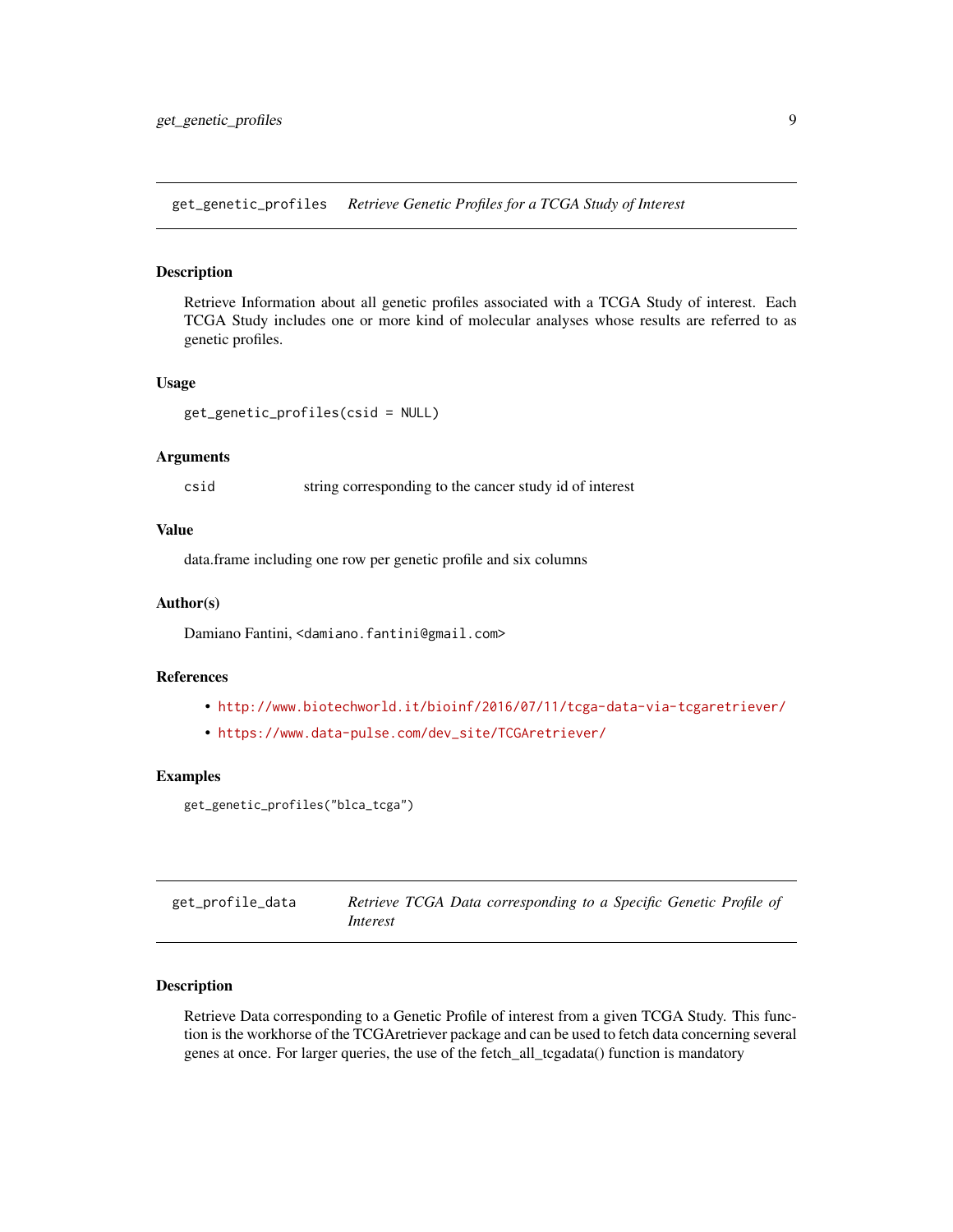#### Usage

get\_profile\_data(case\_id = NULL, gprofile\_id = NULL, glist = NULL)

#### Arguments

| case_id     | String corresponding to the Identifier of a list of cases                                 |
|-------------|-------------------------------------------------------------------------------------------|
| gprofile_id | String corresponding to the Identifier of a genetic Profile of interest                   |
| glist       | Character vector including one or more gene identifiers (ENTREZID or OFFI-<br>CIAL SYMOL) |

#### Value

data.frame with one row per gene and one column per case/sample

#### Author(s)

Damiano Fantini, <damiano.fantini@gmail.com>

#### References

- <http://www.biotechworld.it/bioinf/2016/07/11/tcga-data-via-tcgaretriever/>
- [https://www.data-pulse.com/dev\\_site/TCGAretriever/](https://www.data-pulse.com/dev_site/TCGAretriever/)

#### Examples

```
get_profile_data("blca_tcga_all", "blca_tcga_mutations", c("TP53", "E2F1"))
```
get\_protein\_data *Retrieve Protein Expression Data from a TCGA Study*

#### Description

TCGA includes Information about Protein Expression measured by reverse-phase protein arrays. Antibody Information can be exported together with Expression Data. All expression data will be retrieved for all available protein targets.

### Usage

get\_protein\_data(case\_id = NULL, array\_info = TRUE)

#### Arguments

| case id    | String corresponding to the Identifier of the Case List of Interest |
|------------|---------------------------------------------------------------------|
| array_info | Logical. If TRUE, Antibody Information will also be exported        |

<span id="page-9-0"></span>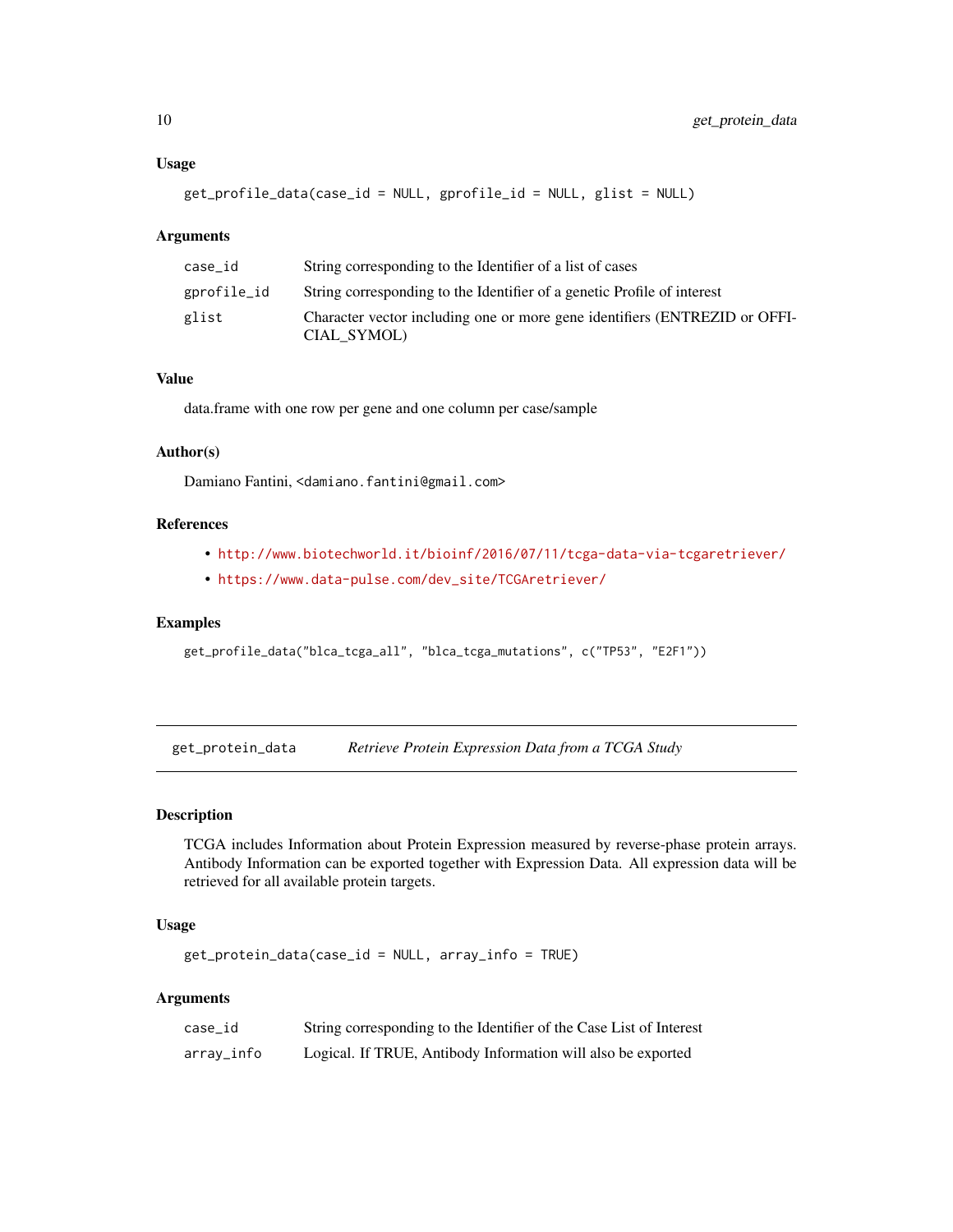#### <span id="page-10-0"></span>Value

Data Frame with one gene (protein target) per row

#### Author(s)

Damiano Fantini, <damiano.fantini@gmail.com>

#### References

- <http://www.biotechworld.it/bioinf/2016/07/11/tcga-data-via-tcgaretriever/>
- [https://www.data-pulse.com/dev\\_site/TCGAretriever/](https://www.data-pulse.com/dev_site/TCGAretriever/)

#### Examples

```
# Protein Expression Only
blca_protein <- get_protein_data("blca_tcga_sequenced", FALSE)
if (nrow(blca_protein) > 10 & ncol(blca_protein) > 8) {
  blca_protein[1:8,1:8]
} else {
  message("Server may be down, please try again later...")
}
#
# Example including Antibody Information
blca_protein <- get_protein_data("blca_tcga_sequenced", TRUE)
if (nrow(blca_protein) > 10 & ncol(blca_protein) > 8) {
  blca_protein[1:8,1:8]
} else {
  message("Server may be down, please try again later...")
}
```
get\_protein\_info *Retrieve Information on Antibodies Used for Protein Levels Determination*

#### Description

Retrieve information on antibodies used by reverse-phase protein arrays (RPPA) to measure protein/phosphoprotein levels.

#### Usage

```
get_protein_info(csid = NULL, array_type = "protein_level",
 glist = NULL)
```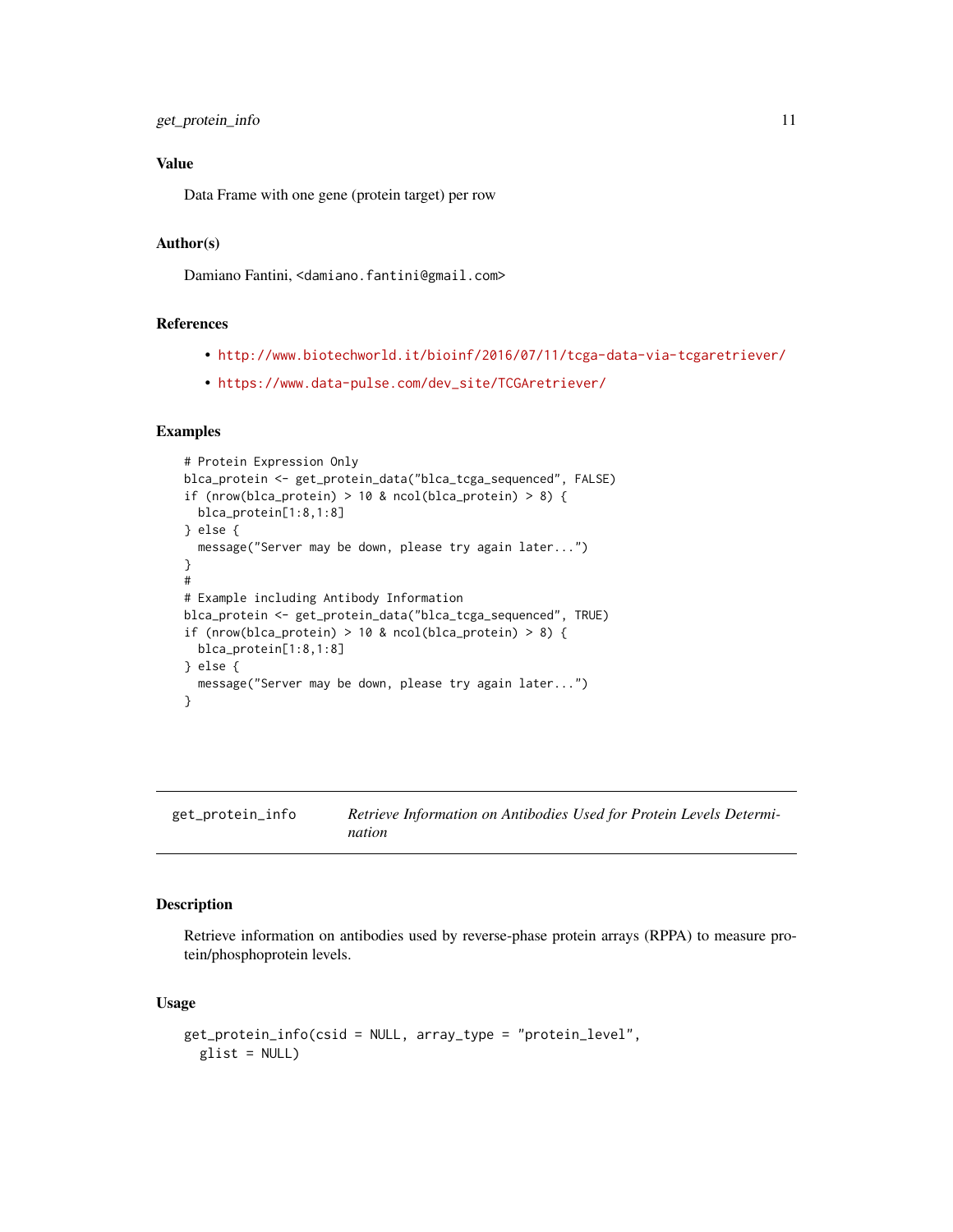#### <span id="page-11-0"></span>Arguments

| csid       | String corresponding to the Cancer Study Identifier                                                                                                                                                          |
|------------|--------------------------------------------------------------------------------------------------------------------------------------------------------------------------------------------------------------|
| array_type | String, c("protein_level", "phosphorylation"). Retrieve information about an-<br>tibodies used for detecting total protein levels or phosphorilated levels of the<br>protein product of the gene of interest |
| glist      | Character vector including one or more gene identifiers (ENTREZID or OFFI-<br>CIAL SYMBOL)                                                                                                                   |

#### Value

data frame having one antibody per row and four columns

#### Author(s)

Damiano Fantini, <damiano.fantini@gmail.com>

#### References

- <http://www.biotechworld.it/bioinf/2016/07/11/tcga-data-via-tcgaretriever/>
- [https://www.data-pulse.com/dev\\_site/TCGAretriever/](https://www.data-pulse.com/dev_site/TCGAretriever/)

#### Examples

```
info1 <- get_protein_info("blca_tcga", glist = c("TP53", "PTEN", "E2F1", "AKT1"))
if (nrow(info1) > 0) {
  message("Total protein levels information")
  info1
} else {
  message("Server may be down, please try again later...")
}
#
info2 <- get_protein_info("blca_tcga", "phosphorilation", c("TP53", "PTEN", "E2F1", "AKT1"))
if (nrow(info2) > 0) {
  message("Phospho-protein levels information")
  info2
} else {
  message("Server may be down, please try again later...")
}
```
make\_groups *Split Numeric Vectors in Groups*

#### Description

Assign each element of a numeric vector to a group. Grouping is based on ranks: numeric values are sorted and then split in 2 or more groups. Values may be sorted in an increasing or decreasing fashion. The vector is returned in the original order. Labels may be assigned to each groug.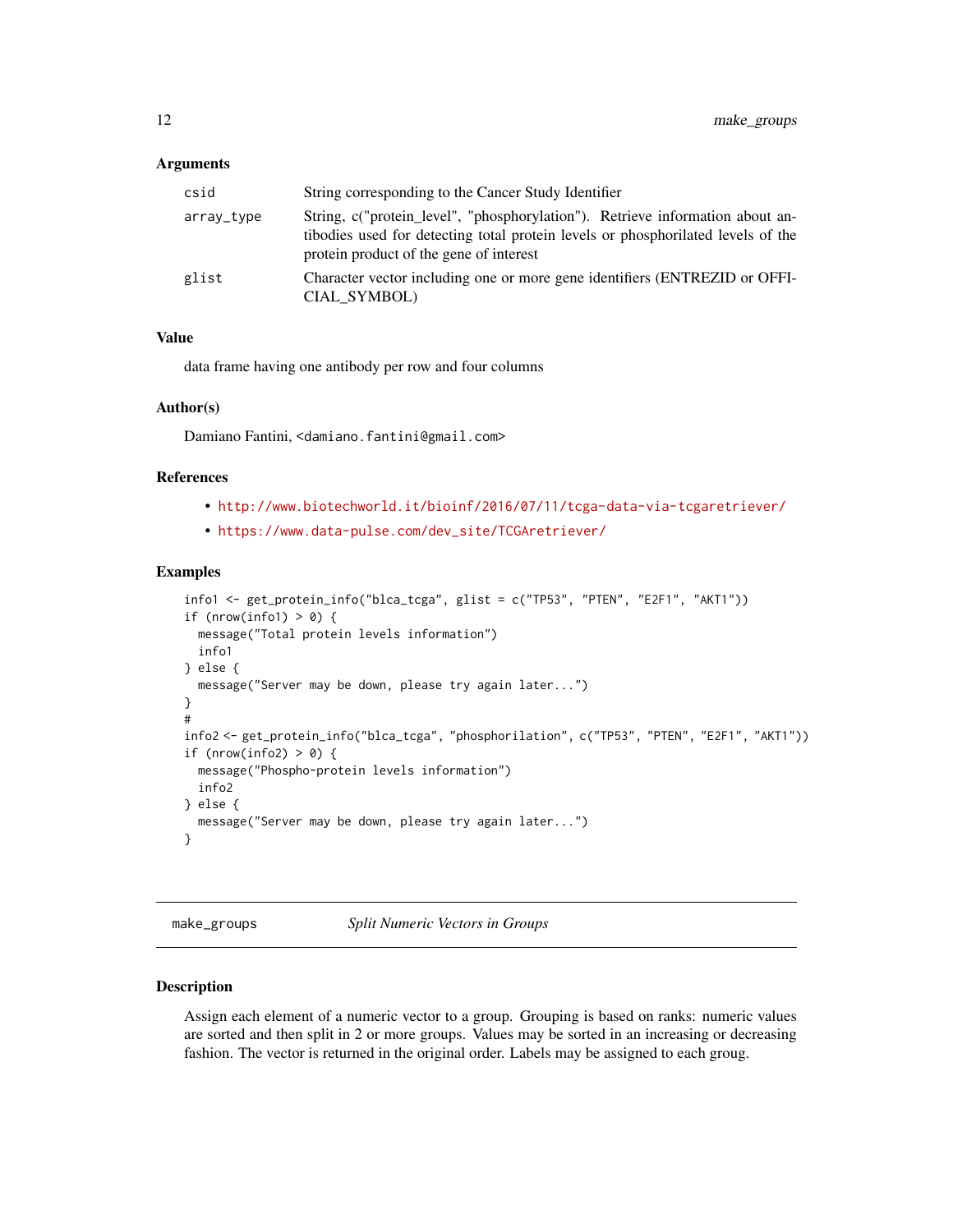#### make\_groups 13

#### Usage

make\_groups(num\_vector, groups, group\_labels = NULL, desc = FALSE)

#### Arguments

| num_vector   | numeric vector. It includes the values to be assigned to the different groups                                            |
|--------------|--------------------------------------------------------------------------------------------------------------------------|
| groups       | integer. The number of groups that will be generated                                                                     |
| group_labels | character vector. Labels for each group. Note that the length of group labels<br>has to be equal to the number of groups |
| desc         | logical. If TRUE, the sorting is applied in a decreasing fashion                                                         |

#### Value

data.frame including the vector provided as argument in the original order ("value") and the grouping vector ("rank"). If labels are provided as an argument, group labels are also included in the data.frame ("labels").

#### Author(s)

Damiano Fantini, <damiano.fantini@gmail.com>

#### References

- <http://www.biotechworld.it/bioinf/2016/07/11/tcga-data-via-tcgaretriever/>
- [https://www.data-pulse.com/dev\\_site/TCGAretriever/](https://www.data-pulse.com/dev_site/TCGAretriever/)

```
exprs_geneX <- c(19.1,18.4,22.4,15.5,20.2,17.4,9.4,12.4,31.2,33.2,18.4,22.1)
groups_num <- 3
groups_labels <- c("high", "med", "low")
make_groups(exprs_geneX, groups_num, groups_labels, desc = TRUE)
```